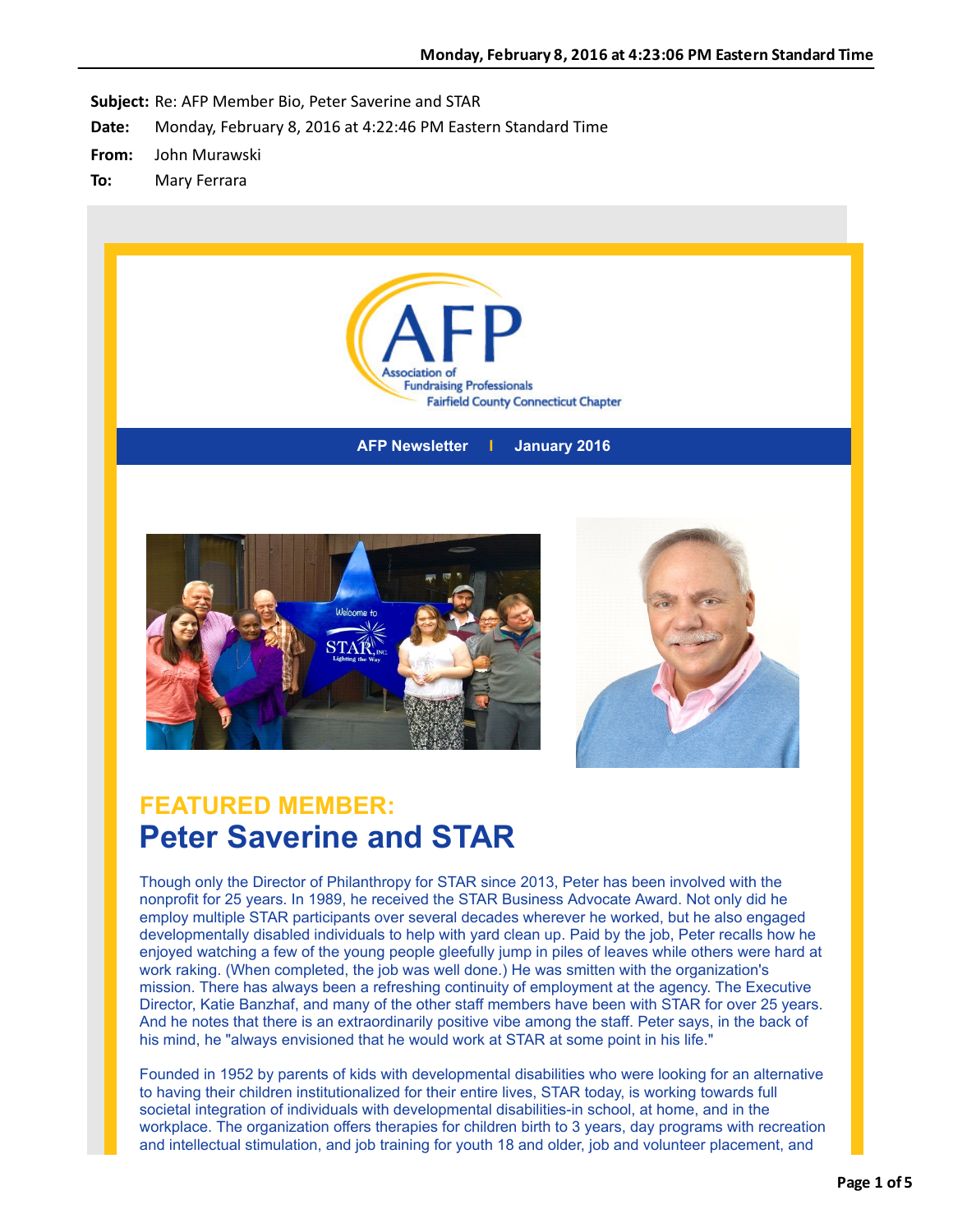workplace support. They also have group homes, condos, and apartments that provide residential support for people with disabilities. These well-maintained residences look like many other homes in a community but have multiple bedrooms and caretaking staff round the clock. STAR is a large organization and serves over 500 people annually and has over 230 full and part time employees including therapists, residential, vocational, and administrative staff.

Even though several of STAR's fundraising activities such as the annual gala are well established and attended, Peter has raised quite a bit of new money for the organization. His recent capital fundraising efforts, alone, netted: 20 new vans, which are vital in moving the members to and from their volunteer and job sites, doctor visits, and recreational opportunities; a sprinkler system for the headquarters; and, an entirely new computer system and printers for everyone at STAR.

As if it isn't enough to put in long hours to ensure the charity has the funds and resources it needs to operate to its full potential, Peter's off the clock hours are spent with STAR participants, too. Every Wednesday night is Theatre of STAR's rehearsal, which is a program that is similar to America's Got Talent where STAR members sing and dance. Peter's team performed at the Norwalk City Hall Concert Hall in front of almost 1,000 people in December. "It's a lot of fun!" he says.

Peter has abundant energy and lives by the mantra of the book, "The IBM Way," by the late Buck Rogers, which proclaims that there are three types of people in this world: those who make things happen, those who watch things happen, and those who turn around and ask 'what happened'? Peter, like Buck Rogers, prefers to associate with the first.

It's not just the staff who create the joyful ambiance at the agency. STAR is an active place where participants happily come and go all day long, and, Peter's bright and comfortable office located near the entrance -- with the door wide open-- beckons clients to visit. During our interview, one man, a regular, Peter says, walks in and asks for the sports section of Peter's newspaper. Peter enjoys the daily ritual, greets the man jovially, and offers him the requested reading material. Later, as we pass through the halls on our tour, many of the residents say hello or hug him. He meets their enthusiasm with a return embrace, and always a big smile.

A Renaissance man, Peter has done many things in his life and has had multiple career tracks. He started his work life as a buyer for Lord and Taylor corporate in Manhattan. He also owned and operated a flower shop in Greenwich, was the Director of Sales and Marketing at a family sporting goods store in Darien, authored several popular children's books and is an accomplished landscape painter. Directly before arriving at STAR, he was the Executive Director of the Bartlett Arboretum in Stamford.

In Peter's spare time, he mentors youth at Builders Beyond Borders and accompanies the youth on trips, internationally.

I'm sure you will join with me in wishing Peter well when you see him at a future AFP Fairfield County event. After several years of bachelorhood, following his beloved wife's early passing, Peter got married this past October and looks forward to writing the next chapters of his life with a new soul mate.

#### **She passed the CFRE exam!**

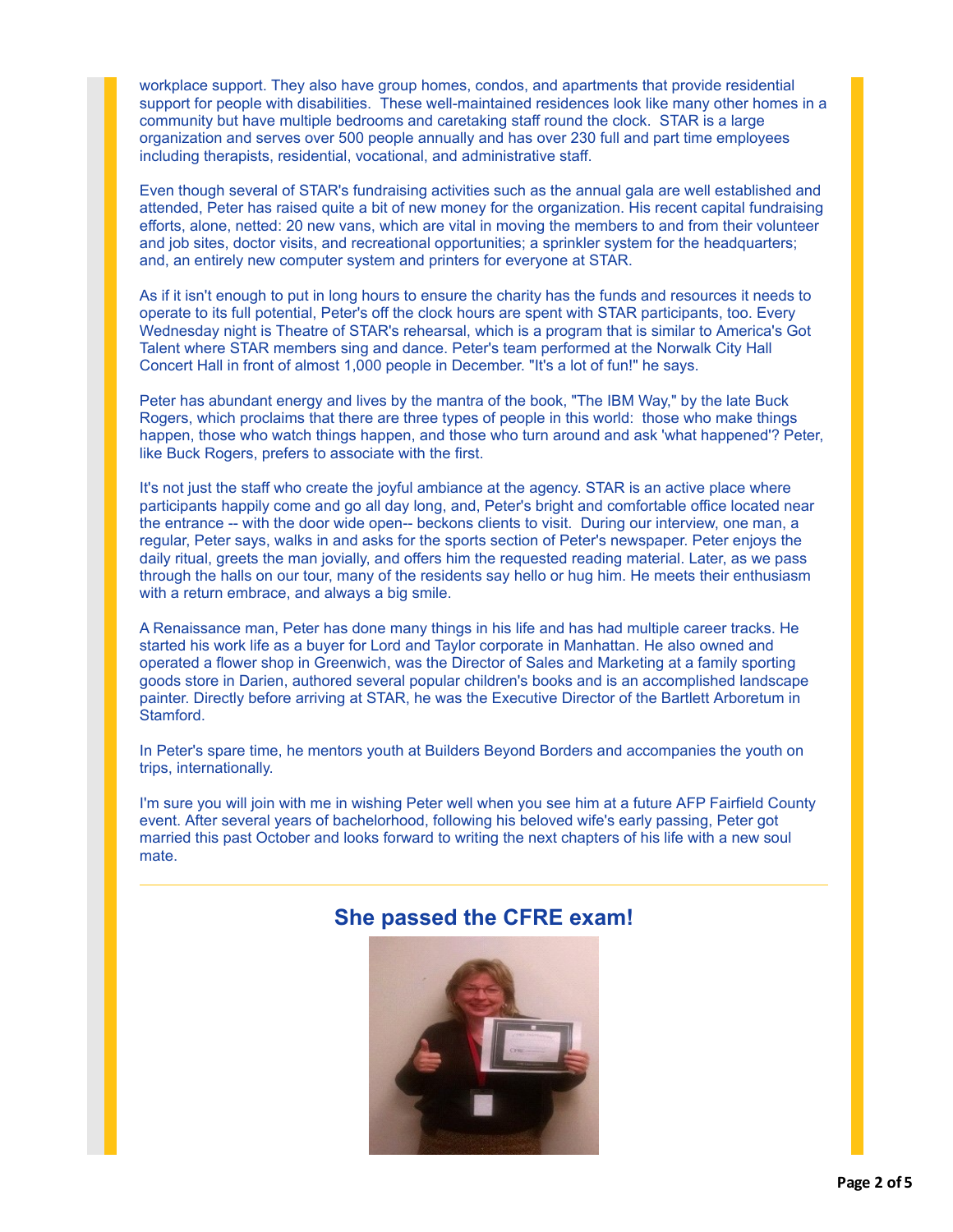

Jeannine Egdorf Phelan, Development Director of the Child Guidance Center of Southern Connecticut, located in Stamford



December's Luncheon with Watts Wacker, the Futurist



### **National Philanthropy Day® Recognized Local Heroes**

On November 6th, AFP's Best in the State Connecticut Philanthropy Awards Breakfast honored all those who have helped change lives in our community through their philanthropic efforts. Six different awards were presented.

Bank of America was named the Outstanding Corporation, 2015. Since 2004, Bank of America's signature philanthropic program, the Neighborhood Builder, has helped to strengthen

communities by awarding non-profits more than \$170 million for their various causes. Recently, in 2014, the Bank partnered with the Fairfield County Community Foundation to broaden their giving capacity to non-profits during the 2nd Annual Fairfield County Giving Day, which helped 386 nonprofits raise some \$1,066,091 on March 5, 2015. As a philanthropic company, Bank of America saw the opportunity to not just be the lead sponsor, but to strategically help non-profits raise funds for their various causes. Bank Of America's Student Leader Program is another innovative approach in which the organization provides students with an 8-week paid internship at a charity, a week long educational trip to Washington, DC to meet their state senator and representatives, to learn about current issues and solutions, meet/network with other student leaders throughout the US, and to volunteer at a nonprofit in DC. With its gifts, the organization has strengthened organizations such as Smilow Cancer Hospital, The Cardinal Sheehan Center, Inspirica, the Community Economic Development Fund, and the Bridgeport Rescue Mission.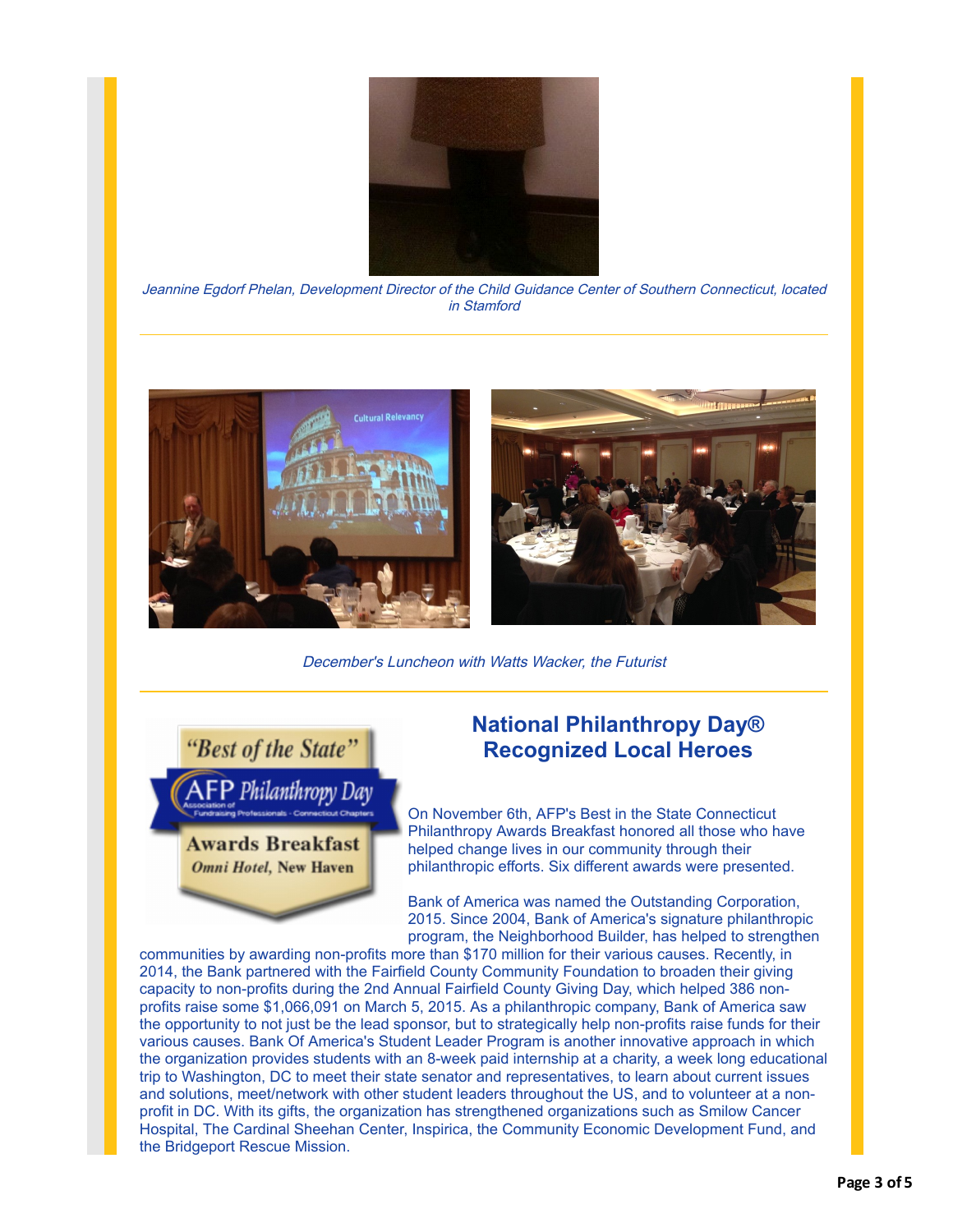Mary Grace Henry of Greenwich won the Award for Outstanding Youth in Philanthropy 2015. When she was just 12, Mary Grace founded Reverse The Course in order to fund the education of one girl in Uganda. She made reversible headbands, hoping that they would reverse the course of a girl's life. Following this endeavor, Mary Grace designed several hundred accessories and sold over 16,000 products at retail sites in six states throughout the Tri-State area. Since then, her commitment to providing education for marginalized girls has grown. She funds their tuition as well as their textbook and testing fees, pays for uniforms and shoes, and also pays to place as many as possible into boarding schools, where they are safe from pressures for early marriage. Finally, she makes sure that each girl who is not in boarding school receives food at least twice each day because she knows that they cannot learn if they are hungry. Currently, Mary Grace has funded 160 years of education for 66 girls. Mary Grace's also provides funding for student and adult workshops that have helped reduce the incidence of female genital mutilation among Maasai girls by 25% within the Kibera region. She's also provided Kindles that can be charged at school and then used by students who live in the slums of Kibera and who lack electricity so they are able to do their homework at night. Furthermore, she's paid for the salary of a teacher at another school in the slums of Kibera. Mary Grace headed to college for the first time this fall and plans to continue her philanthropic efforts far into the future. What she has done is truly exceptional for a student of her age and serves as a mentor and inspiration to her own students as well as teens here in the U.S.

[To read more, click here.](http://r20.rs6.net/tn.jsp?f=001n5UDi4gFurhxqU5u0xmmY3F0cA7vlOZaXN7SEVrwvzaMNEArccx0hn-d-grBKzCBt35Fx7i_AOQ3hYErwQI7DMBlWlE1bbED1rlrkTArdyYef1VqTHfPeMvj8i3SBX0Z1izBQzwkq0qxJfN9eR7V7F79g7ZWYQBexFoRu2YOl6J5GVjM5Zms2yNHTFQ42IpLRq54uyOhyYaLn0Nzz_1um36hgDjdrEg_9DFYX6yLOqtmAakPIdM7PZtRodR8_VE5EnO_n4he3-4t8CpAqhjWdg==&c=_DGWYNQhhQqD0sE3KET39WiOyaHtPQeV5jKfkNKFH6HyN5goqe3OPw==&ch=OleultRee2tBpI7F2i2LBEhshutlfrM5uTB-xTQiC1Dtzf1ItduPDQ==)..

the Bridgeport Rescue Mission.

# **Upcoming Events - Save the Date!**

### **February 10**

**Networking (with drinks) and an Evening Panel Presentation 5:00 - 7:00 p.m. at the Norwalk Inn and Conference Center, Norwalk**

**Title: Millennials: Revolutionizing Philanthropy**

**Panel:**

- **Daniel Trust,Founder, Daniel Trust Foundation**
- **RJ Mercede, Fairfield County Community Foundation**
- **Alexandra Cooley, Greenworks Lending**

**1.5 CFRE credits**

**\$25 for members, \$45 for non-members. All are welcome.**

## **New Members**

**Kim Carter** Development Officer Keystone House, Inc.

**Gillian Clark** Director of Rider Recruitment CT Challenge

**Shannon Coakley** Executive Director EQUUS Foundation, Inc.

**Mr. Edwin Evarts Principal** Evarts Consulting, LLC